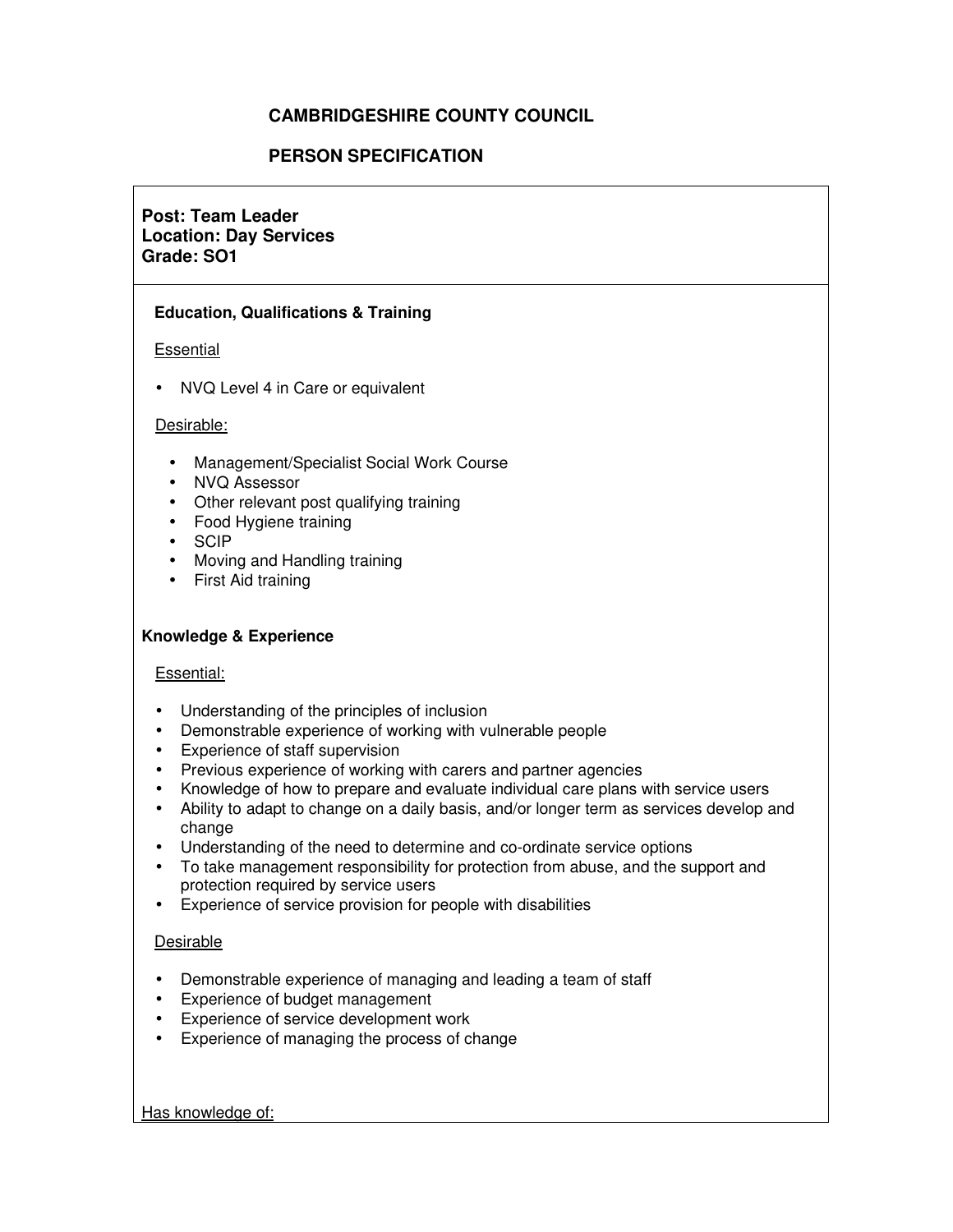- A broad range of client groups
- Model of care for people with special care needs/challenging behaviour
- Relevant and up to date legislation
- Health and Safety Legislation

### **Skills & Attributes**

### Essential:

- The ability to motivate staff and service users
- Creativity and the ability to devise imaginative solutions
- A consultative and supportive style but able to challenge when necessary
- Good organisational and administrative skills
- Ability to work as part of a team and on own initiative
- Ability to present information clearly and concisely, verbally and in writing
- Ability to plan and prioritise work to meet strict deadlines
- Leadership skills
- Assertiveness skills
- Financial awareness
- Good written and verbal communication skills

### **Attitude**

## Essential:

- Able to maintain confidentiality
- Commitment and enthusiasm towards working with people with disabilities.
- Commitment to the principles of independent living
- Commitment to the development of service within community setting
- Commitment to equal opportunities.
- Willingness to undertake training and development
- Committed to anti-discriminatory practice
- Commitment to providing a high quality needs led service
- Willingness and capacity to work with people who may have challenging behaviour.
- Insight into carers needs
- Commitment to individualised service provision

### **Circumstances**

### Essential

- Able to work weekends and evenings when the service requires.
- Able to travel across the county

### Desirable

• Driving Licence